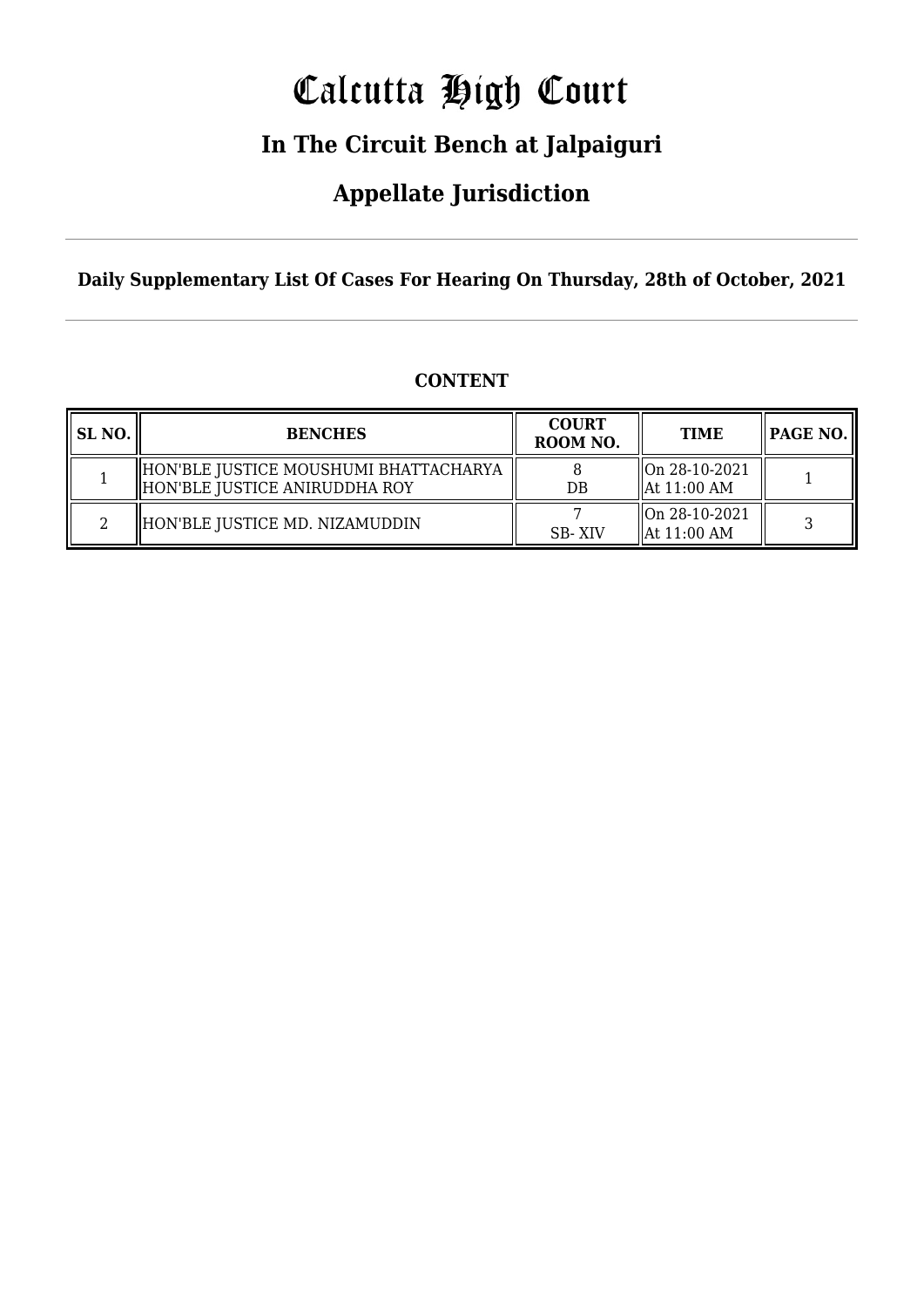

## Calcutta High Court **In The Circuit Bench at Jalpaiguri Appellate Side**

**DAILY CAUSELIST For Thursday The 28th October 2021**

**COURT NO. 8**

**DIVISION BENCH (DB)**

**AT 11:00 AM**

**HON'BLE JUSTICE MOUSHUMI BHATTACHARYA HON'BLE JUSTICE ANIRUDDHA ROY**

**(VIA VIDEO CONFERENCE)**

#### **(VACATION BENCH)**

#### **APPLICATION FOR BAIL**

| $\mathbf{1}$   | CRM/1034/2021 | <b>ANIL BARMAN</b><br>VS<br>State of West Bengal        | <b>HILLOL SAHA</b><br><b>PODDAR</b> |
|----------------|---------------|---------------------------------------------------------|-------------------------------------|
| $\overline{2}$ | CRM/1036/2021 | SANATAN ROY AND ANR<br>VS<br>State of West Bengal       | HILLOL SAHAHA<br><b>PODDAR</b>      |
| 3              | CRM/1038/2021 | <b>ISMAIL PRAMANIK</b><br>VS<br>State of West Bengal    | DEBASISH<br>MUKHOPADHYAY            |
| 4              | CRM/1039/2021 | MANJOY MANDAL<br><b>VS</b><br>State of West Bengal      | JEENIA RUDRA                        |
| 5              | CRM/1040/2021 | <b>SUKUMAR ROY</b><br><b>VS</b><br>State of West Bengal | JEENIA RUDRA                        |
| 6              | CRM/1041/2021 | SADHAN BAIRAGI<br><b>VS</b><br>State of West Bengal     | JEENIA RUDRA                        |
| 7              | CRM/1042/2021 | <b>ASRAFUL ALAM</b><br>VS<br>State of West Bengal       | MADHUSHRI DUTTA                     |
| 8              | CRM/1044/2021 | <b>BIKRAM DAS</b><br><b>VS</b><br>State of West Bengal  | JEENIA RUDRA                        |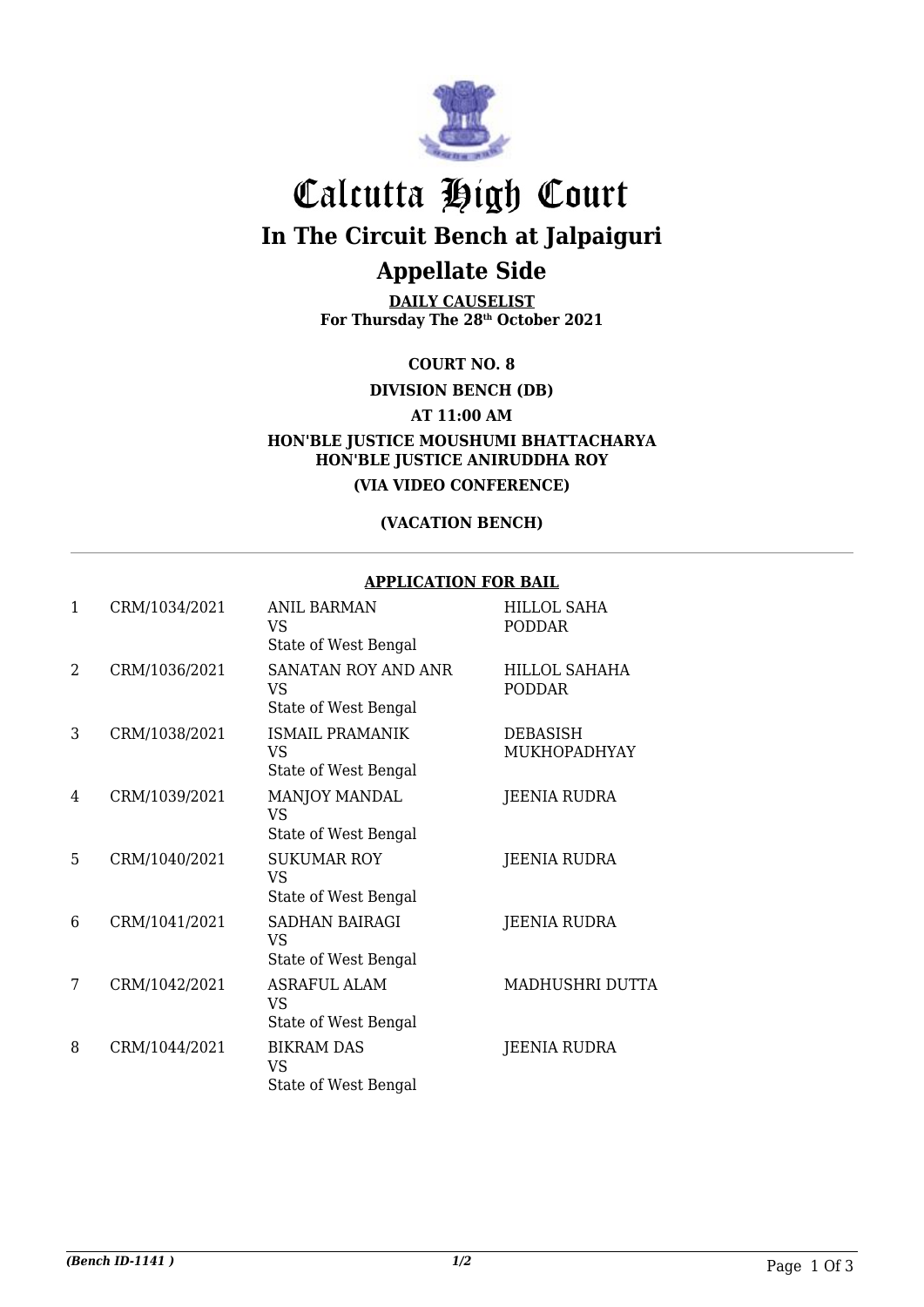| 9  | CRM/1048/2021 | OSMAN ALI@MD OSMAN<br>ALI<br>VS.<br>State of West Bengal         | JEENIA RUDRA                        |
|----|---------------|------------------------------------------------------------------|-------------------------------------|
|    |               | <b>APPLICATION FOR ANTICIPATORY BAIL</b>                         |                                     |
| 10 | CRM/1033/2021 | ATAUR RAHAMAN AND ORS<br>VS<br>State of West Bengal              | <b>HILLOL SAHA</b><br><b>PODDAR</b> |
| 11 | CRM/1037/2021 | SUBRATA SEN@PAPON SEN<br>VS<br>State of West Bengal              | SANTANU MAJI                        |
| 12 | CRM/1043/2021 | PRASENJIT ROY<br><b>VS</b><br>State of West Bengal               | MADHUSHRI DUTTA                     |
| 13 | CRM/1045/2021 | <b>BADAL SARKAR AND ORS</b><br><b>VS</b><br>State of West Bengal | JEENIA RUDRA                        |
| 14 | CRM/1046/2021 | <b>BABLU ROY</b><br><b>VS</b><br>State of West Bengal            | <b>JEENIA RUDRA</b>                 |
| 15 | CRM/1047/2021 | <b>ANKUR SARKAR</b><br><b>VS</b><br>State of West Bengal         | <b>ARNAB SAHA</b>                   |